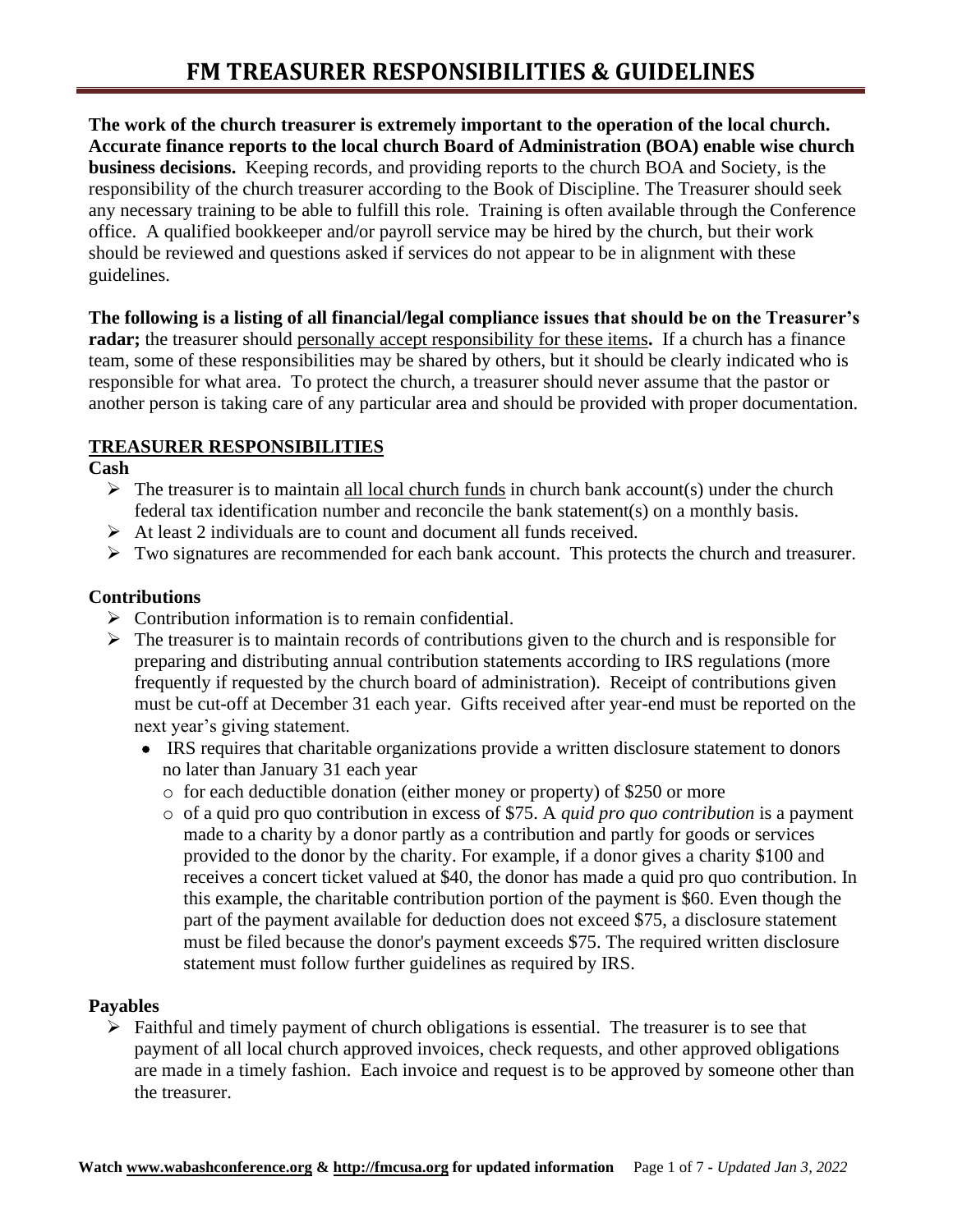- $\triangleright$  Wabash Conference payments are due on the 10<sup>th</sup> of each month following the activity of the church. Amounts due to the Conference office are updated each year and provided to each local church. If desired, these amounts may be drafted from the church's bank account electronically.
- ➢ All requests for payment are to be given to the treasurer in written format and may NOT be approved by the treasurer, but by the person responsible for given area of the church. The treasurer is to maintain adequate files of all approved payments with documentation of the payment attached.
- ➢ Reimbursable expenses must be approved according to IRS guidelines.
- ➢ Determine if payment of funds is to an employee or subcontractor under IRS guidelines see strict IRS definition of employee vs subcontractor.
- ➢ Maintain proper W-9 forms on all subcontractors (any individual, LLC, or non-incorporated vendor receiving an annual amount of \$600 or more from the church).
- ➢ Maintain valid proof of insurance certificates from every subcontractor used by the church. (Many times this is better maintained by the church secretary or person involved in scheduling service work at the church, but the church treasurer should have knowledge that said person is keeping these certificates up to date.)
- ➢ Maintain personnel files for each employee to include proper documents (i.e. employment application, IRS W-4, state withholding form, and I-9 form).
- ➢ Reimbursable expenses must qualify under the IRS guidelines. We recommend the IRS accountable plan. In order to be paid, expenses must be substantiated with receipts prior to disbursement of funds. Submission of reimbursement(s) are to be timely (as defined by the church).
- $\triangleright$  Mileage reimbursements pay according to local BOA approved policy. The BOA can approve a rate based on the IRS rate. (For example, the church BOA may wish established a policy for committee travel as 20 cents less than the IRS rate, or a set amount and reviewed annually.) Any amount paid above the IRS rate is subject to income tax.

# **Finances**

- ➢ Keep the local church BOA informed of church's financial position. An accurate and detailed monthly (or in some cases quarterly) financial statement is to be given to the finance committee and the local board of administration. This financial statement should include both monthly and year-to-date actual vs. budget income and expenses. The finance reports should include notation of any obligations that are unpaid (either as a payable in the report or as a footnote).
- $\triangleright$  In cooperation with the pastor, the treasurer is to prepare and/or assist appropriate person with local church's annual budget for BOA and society approval. The board should care for the approval of the pastor's housing allowance for the next year prior to the calendar year-end as required by IRS. This must specifically be noted in the church BOA minutes, and may be part of the budget process if done PRIOR to December 31.
- ➢ All documents are the property of the local church, not the treasurer's.
- $\triangleright$  Finance records are to be maintained for 7 years.
- $\triangleright$  Make sure that the local church has proper property, liability, sexual molestation and workman compensation insurance coverage and that coverage remains in effect. FMCUSA and Wabash Conference must be listed as an additional insured. *See FMCUSA Suggested Church Insurance Guidelines (on the last page of this packet).* Note: worker's compensation insurance is required in the state of Indiana and Illinois even if the only employee is the pastor. If you do not have these coverages, please contact your insurance agent.
- $\triangleright$  Bonding of treasurer We recommend the church include this coverage in their insurance policy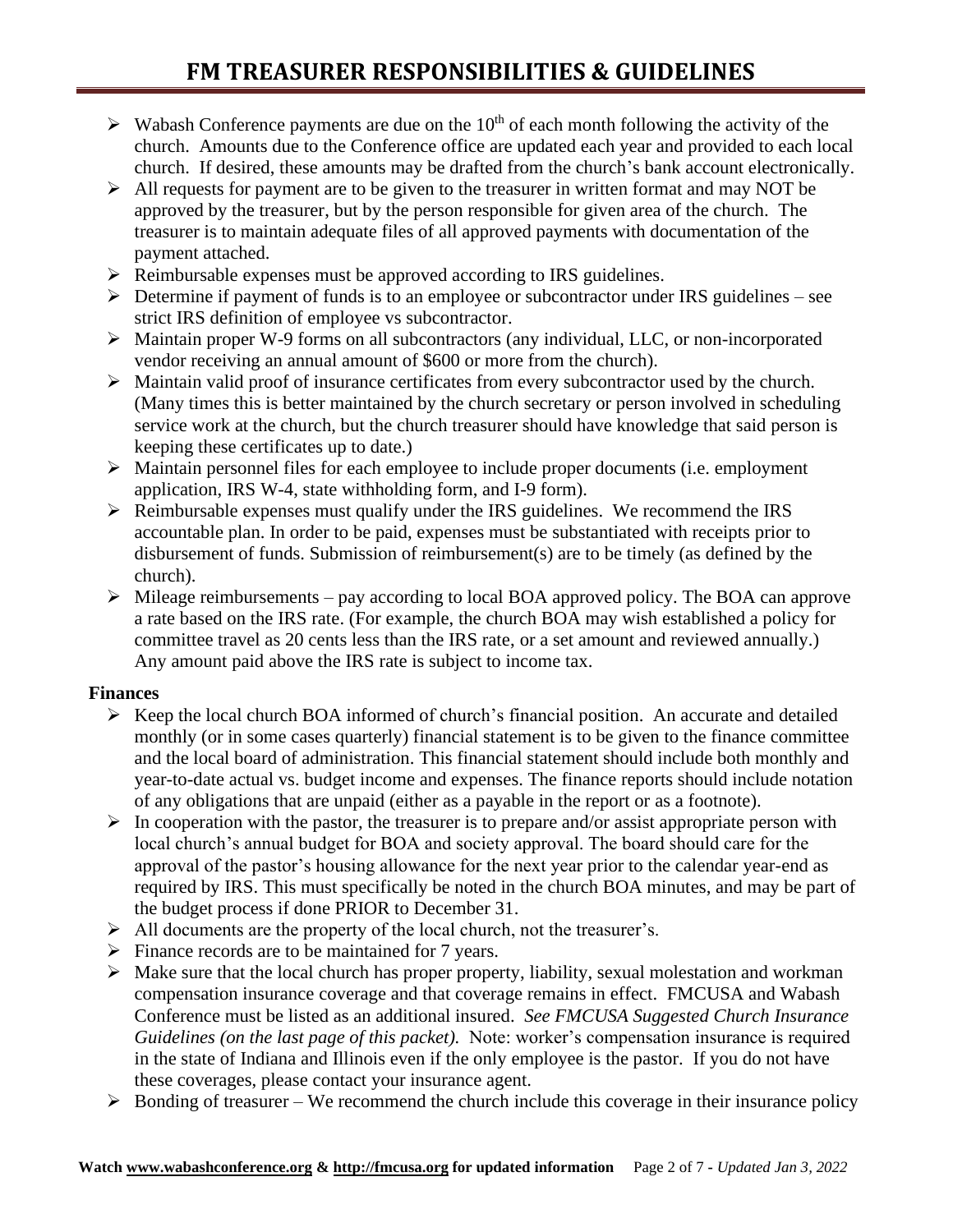## **Tax Filings and Other Reporting so that the church's NFP status can be maintained**

- $\triangleright$  Each local church's 501(c)3 Not-For-Profit status is covered the under FM denomination (FMCUSA) and must be requested from FMCUSA. In order to acquire this, the church must be in "good standing" (i.e. all of the following must be valid and active).
- ➢ Each local church is responsible for its **federal ID number**
- ➢ Each local church is responsible for all **payroll tax withholding account numbers**-if applicable
- ➢ Prepare **state's Nonprofit Organization's Annual Report** (Indiana-Form NP-20; Illinois-Form  $C$ -54.) Forms mailed to address of record on the 15<sup>th</sup> of the fifth month after the accounting year end each year. (This would be May 15 of each year if the church's accounting year is a calendar year).
- ➢ Each local church is responsible for maintaining its state **sales tax exemption** (IN NP20A or IL)
- ➢ Each local church is responsible for maintaining its **exemption from utility sales taxes** (Indiana form ST200 and 3-year request of refund on form GA-110L or IL form #). Note, that the exemption from utility sales tax is different than sales tax. Unfortunately, there is no federal utility tax exemption for churches.
- ➢ **Church Articles of Incorporation** and **By-Laws** should be maintained and periodically updated with the State of Incorporation. (See attached *Policy & Business Procedures for the Formation of New Churches* – at the end of this packet.)
- ➢ Prepare **state property tax forms** and **exemption applications** as required by the state that your church property is in.
	- Indiana state property tax requirements are governed by each township. Contact your Township Assessor to see if they require annual filing. Exemption Applications are NOT automatic and may be required every leap year or sooner if changes occur with the church property. Exemptions are handled by the County
	- Illinois state law requires yearly renewal of property tax exemptions each spring. This is done by requesting and signing the proper form from the church's county assessor's office.
- ➢ Each local church is responsible for the annual filing of the **Secretary of State Entity Report.**
- ➢ **Payment and filing of all state & federal payroll taxes** to include monthly, quarterly & annual filings (W-2s, 1099s, & related tax forms). The treasurer is responsible for these, **not** the pastor.
	- W-2s (for employees and all pastors) and 1099 (for self-employed individuals, subcontractors, LLC corporations, and vendors not incorporated who received \$600 or more in given calendar year.) Forms are to be issued to the recipient no later than January 31. The IRS and state transmittal forms are also due January 31 each year. In order to avoid notices, these should be prepared and reconciled at the same time that you are preparing the W-2s and 1099s.
	- Contact appropriate government offices/websites for tax forms and requirements.
- ➢ Determine if any income received by the church is subject **to Unrelated Business Income filing**. (The most common church funds subject to income tax are proceeds from fundraisers or rental income.)
- ➢ Provide Pastor with financial information needed for the **FMCUSA annual report**.
	- This request is sent by the FM denomination to your senior pastor and is normally due Jan. 31 each year. You can find more information about this on the Finance page of our website.
- ➢ File **unclaimed property report** (even if you don't have any) according to the guidelines of your state government agency. The most common example of unclaimed property for a church is outstanding checks. You must attempt to reach the owner first.
- ➢ Perform other responsibilities as defined by the local board of administration.
- ➢ Contact the appropriate government agency or our office for further information.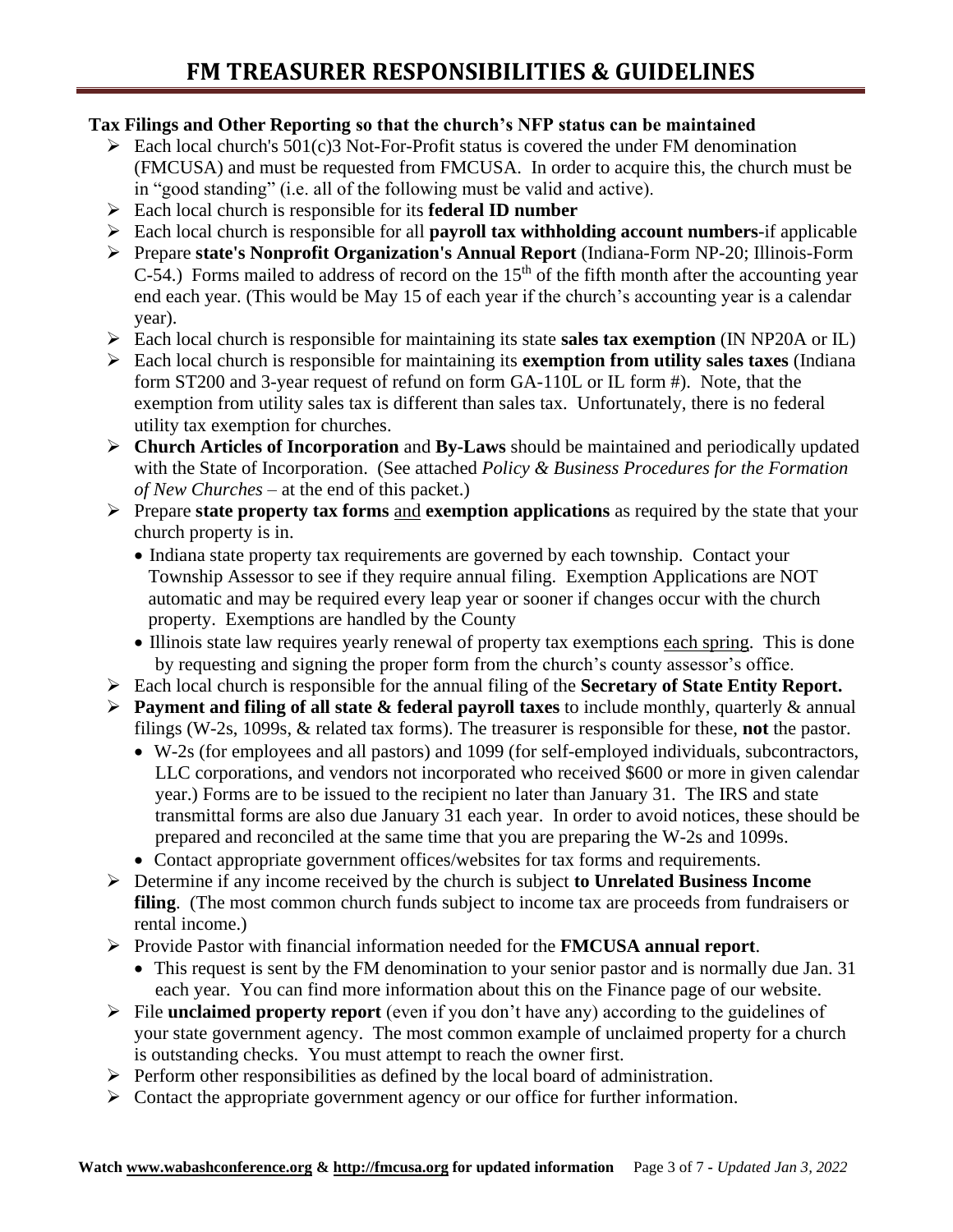## **OTHER GUIDELINES**

Keep abreast of communications from the Wabash Conference office, FM denomination, and government offices.

An **annual audit(/review) or financial review** should be conducted by a qualified person or firm as determined by the local board of administration. If approved by the local BOA, this can be done by church volunteers under guidelines approved by the church. This should be completed no later than five months after the close of the fiscal year. A copy of the report is to be made available to the local Board of Administration and the Society. If there are questions, please contact Wabash Conference.

## **FMCUSA Pension Participation**

Employees and Pastors are to be enrolled in the FM Defined Benefit Plan if they are:

- receiving compensation **– AND –**
- an ordained, appointed Pastor to a local church or church plant, a Superintendent of an Annual Conference, or a Conference Ministerial Candidate appointed as a Senior Pastor to a local church or church plant. **– OR –**
- A person who is employed at least 25 hours a week, or who has worked full time at least five months out of each year, and Is employed as part of an Annual Conference staff and who receives compensation from an approved Annual Conference budget (all income generated by conference activities including allocations); Is an eligible employee of the World Ministries Center; or If such election is approved, any person employed directly by an organization or institution which elects coverage for its employees.
- If an employee is serving a church in a part-time supportive position (such as a Music Director, Youth Pastor, Visitation Pastor) and the local church has elected not to extend benefits to the position, this person should not be appointed by the conference (the individual should not be listed on the conference appointment sheet). A contribution is payable on behalf of an employee only if that employee is appointed by the Annual Conference and receives a cash salary and/or housing compensation.

Pension premium cost is 13.5% of salary, self-employment tax, deferred compensation, HSA withholdings or Section 125 funds, and housing allowance or fair rental value of the parsonage (including utilities). In December of each year, or no later than January 5, and any time that there is a change the pastor's salary (or during the year as well as a change in the pastor serving the church) this information is to be updated for pension purposes. The form to make these updates is available through our office or at<http://fmcusa.org/hr/pension-change-of-status-form/> and is the basis for the church's pension cost.

**Self Employment tax** (sometimes referred to as Social Security tax) is currently 15.3% and calculated on salary and housing allowance or fair rental value of the parsonage (including utilities). See IRS regulations for more information.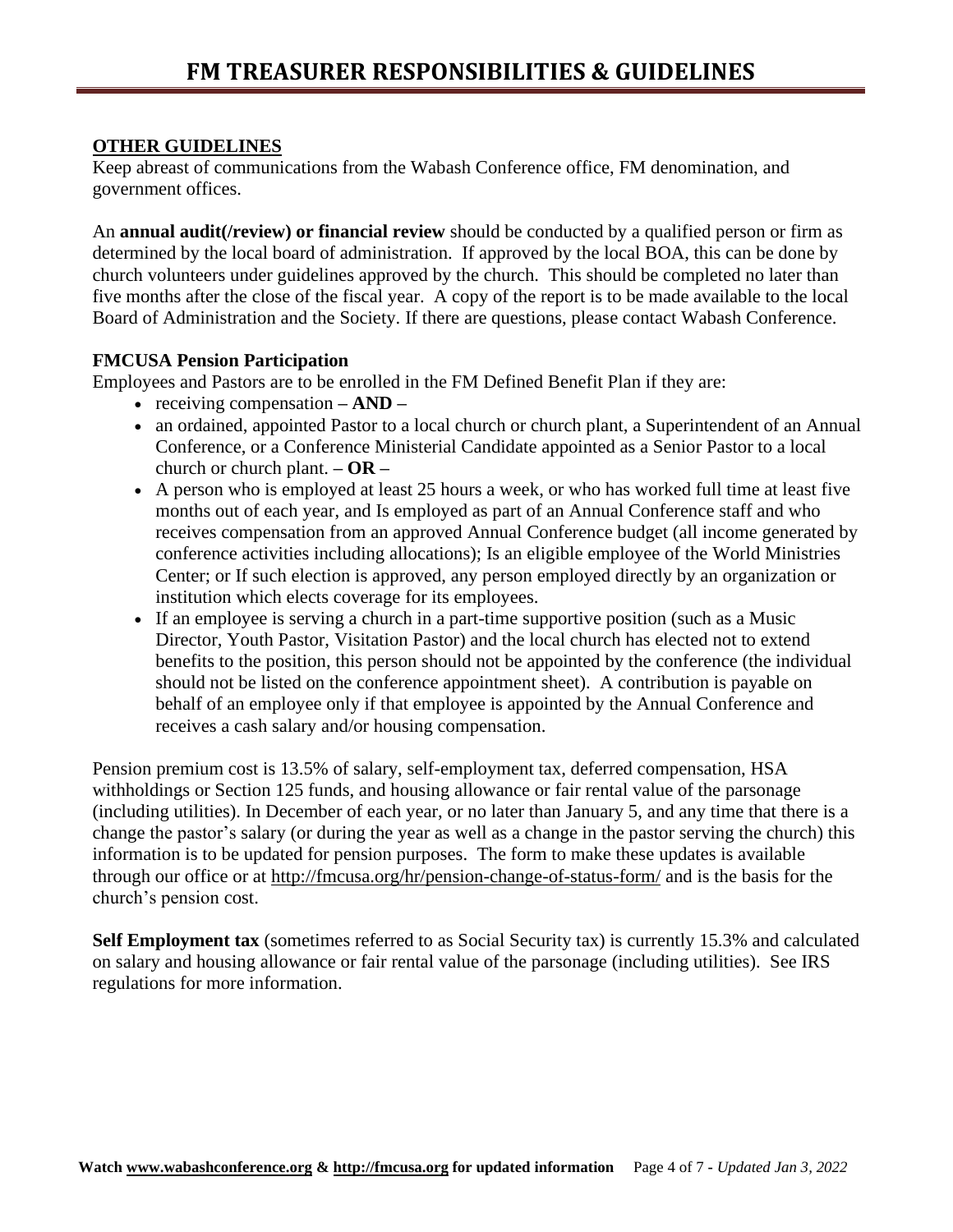## **CHURCH GOVERNMENT FILINGS \*\***

All nonprofit organizations are required to file these reports every year in order to maintain their nonfor-profit/exempt status…

## *Nonprofit Organization's Annual Report*

- INDIANA due on the 15th day of the 5th month following the end of the tax year (form NP-20) <http://www.in.gov/dor/3506.htm>
- ILLINOIS due prior to the first day of the corporation's anniversary month each year [http://www.cyberdriveillinois.com/publications/business\\_services/nfp.html](http://www.cyberdriveillinois.com/publications/business_services/nfp.html)

## *State Property Tax Forms and Exemption Applications*

- INDIANA normally due annually by May 15. Some townships require a 103/104 form annually even if there are no changes, or if you have been approved as exempt. Check with your local government agency so that you don't risk this exemption! Forms are at [www.in.gov/dlgf](http://www.in.gov/dlgf)
- ILLINOIS complete Form CDF-7, Commercial Distribution

**Fee Sales Tax Exemption Certification** – to be renewed every 5 years (search sales tax exemptions on your state's web site)

## *Secretary of State Business Entity Report*

- INDIANA due annually the month in which the corporation was formed <http://www.in.gov/sos/business/2427.htm>
- ILLINOIS due by the 1st of the anniversary month in which the corporation was formed each year (Domestic/Foreign Corporation Annual Report – form C54) [http://www.cyberdriveillinois.com/departments/business\\_services/business\\_not-for](http://www.cyberdriveillinois.com/departments/business_services/business_not-for-profit/home.html)[profit/home.html](http://www.cyberdriveillinois.com/departments/business_services/business_not-for-profit/home.html)

\*\* *While every attempt has been made to ensure the accuracy of the information presented here, no guarantee is given. Be sure to seek the advice and assistance of a qualified tax preparer for your needs.*

# **FREE METHODIST FINANCE RELATED DISCIPLINARY REQUIREMENTS**

*Paragraph 6250 J* - The society shall elect a treasurer who shall be an adult member of that society. He/she shall keep a record of all money received and expended by the church and report to the society. *Paragraph 6250 K* - A financial review or audit(/review) shall be performed annually. (The following rotation is recommended: review for 2 years, then audit(/review) for 1 year.)

*Paragraph 6300 G* - The treasurer of the society shall keep a record of all monies raised and of the manner in which they are expended. The treasurer shall provide a detailed monthly financial statement in writing to the finance committee and the local board of administration, with a full report to the annual society meeting. *Paragraph 6300 H* - To safeguard the treasurer, it is recommended that the board elect tellers who shall count

each offering and provide the necessary documentation for the financial review or audit(/review).

*Paragraph 6300 I* - A financial secretary may be elected if the size of the congregation and amount of funds handled make it advisable. Duties of the financial secretary shall be defined by the local board of administration.

*Paragraph 6300 J* - It is recommended that the local board of administration elect from the members a finance board. The pastor and the treasurer shall be ex-officio members. The finance board shall report regularly to the local board of administration.

*Paragraph 6300 K* - Upon the joint request of the pastor and the finance board, the financial books shall be made available for examination.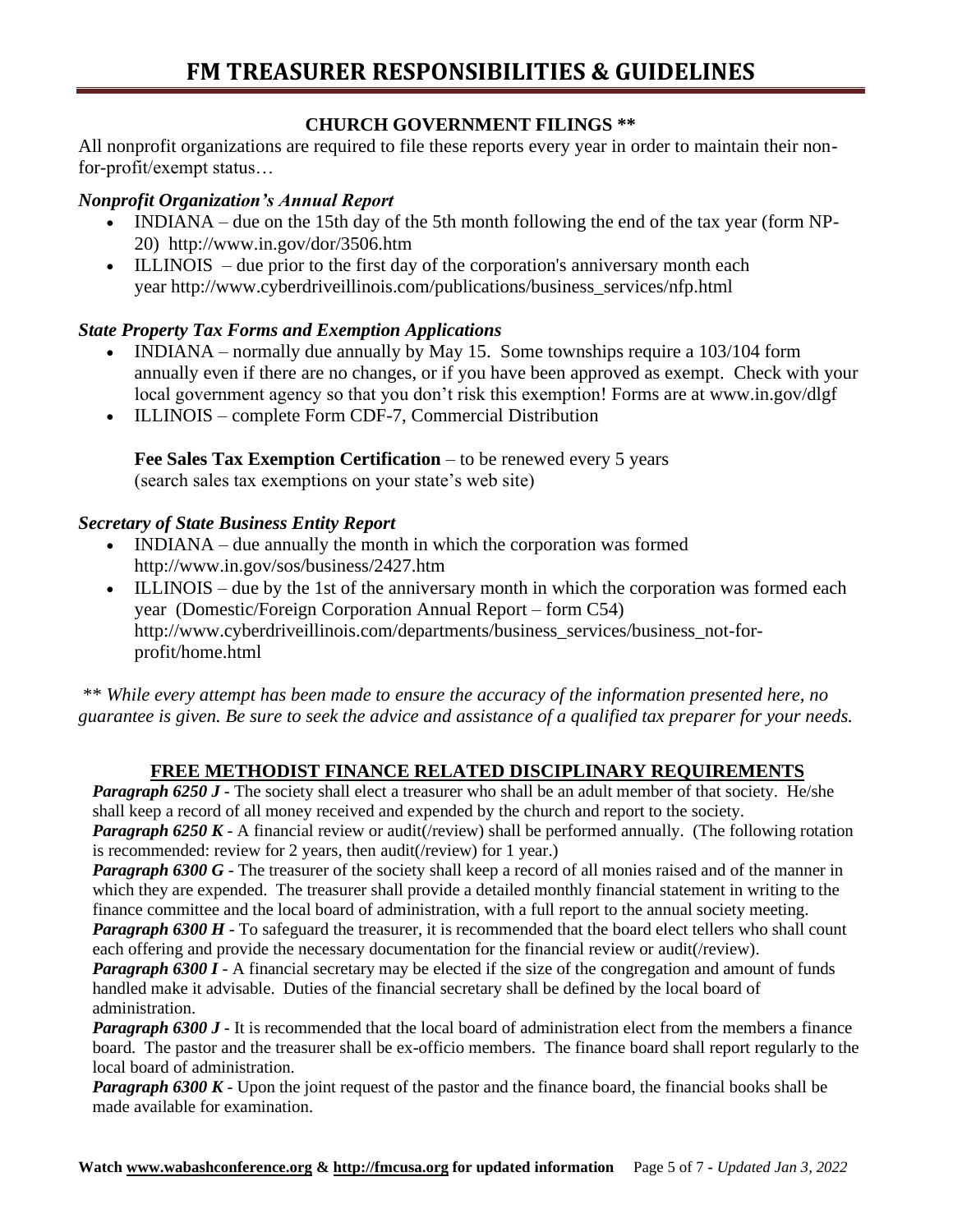## **Policy & Business Procedures for the Formation of New Churches (Financial portion related to treasurer responsibilities from the FMCUSA Book of Discipline)**

# **Step 1: Church-Planting Projects** ¶6810

A church planting project is the first phase in the formation of most new churches.

- The church plant needs to apply for an Employer Identification Number (EIN) as soon as they have broken away financially from the sponsoring agency (i.e., taking offerings, paying their pastor, keeping financial records, issues contribution statements, etc.) To apply for an EIN, please visit this following link to IRS website: https://www.irs.gov/businesses/small-businessesself-employed/apply-for-an-employer-identification-number-einonline?\_ga=1.53747498.363132186.1474911608
- Once the EIN is acquired, contact the Wabash Conference office for a 501(c) (3) letter (Federal Tax Exempt Status) for church plant.
- The church plant should also incorporate at this time. This protects church leadership from liability issues. Each state (Indiana and Illinois) has different guidelines for incorporation. Visit the Secretary of State web site for your state to determine proper procedures.
- The church plant must register the church with the Secretary of State. Procedures for this process can also be found on the Secretary of State's web site. There may be an annual entity fee.
- After the 2nd year of formation, the church plant will share in the financial support of denominational ministries (FMCUSA Home Ministry Fair Share/EPP-Equal Participation Plan). Currently, this is 3.2% of a church's annual income less allowable deductions (reported on the Annual Report).
- After the 2nd year of formation, the church plant will share in the financial support of the Wabash Conference. Our current Conference Apportionment is currently 6.8% of a church's annual income less allowable deductions
- Participation in the Free Methodist Church Pension Plan as defined by the plan.

# **Step 2: Fellowship Status** ¶6820

Fellowship status is the second phase in the formation of most new churches. The Wabash Conference Board of Administration will serve as the fellowship's sponsoring agency.

- A fellowship shall hold and disburse its own funds but the sponsoring agency shall retain authority to audit(/review).
- Any real property acquired by a fellowship prior to recognition as a society shall be in the name of Wabash Conference or the Free Methodist Church - USA, rather than in the name of the fellowship.
- In the case of dissolution of a fellowship, the accumulated assets become the property of the sponsoring agency.
- A fellowship is encouraged to give a tithe of church income to conference and denominational ministries as the first step towards full participation in these financial responsibilities. *Conference Notes-The Book of Discipline uses the term "audit" loosely and we believe that "review" is intended:*
	- o The fellowship will share in the financial support of denominational ministries (FMCUSA Equal Participation Plan). Currently, EPP is 3.2% of a church's annual income less allowable deductions (reported on the Annual Report).
	- o The fellowship will share in the financial support of the Wabash Conference. Our current Conference Apportionment is 6.8% of a church's annual income less allowable deductions.